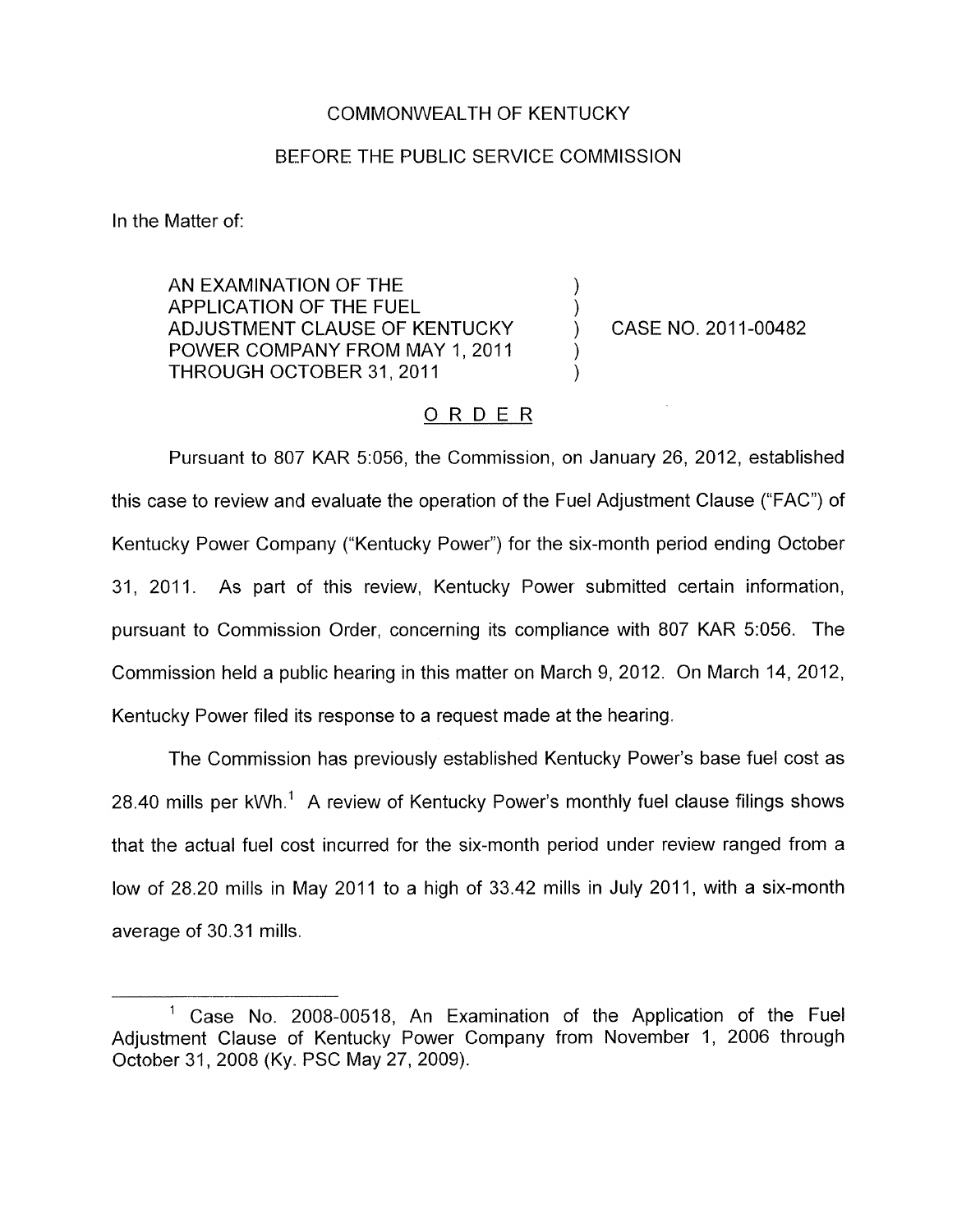The Commission, having considered the evidence of record and being otherwise sufficiently advised, finds no evidence of improper calculation or application of Kentucky Power's FAC charges or improper fuel procurement practices.

IT IS THEREFORE ORDERED that the charges and credits billed by Kentucky Power through its FAC for the period May 1, 2011 through October 31, 2011 are approved.

By the Commission



**ATT** Ďirector Ex

Case No. 2011-00482